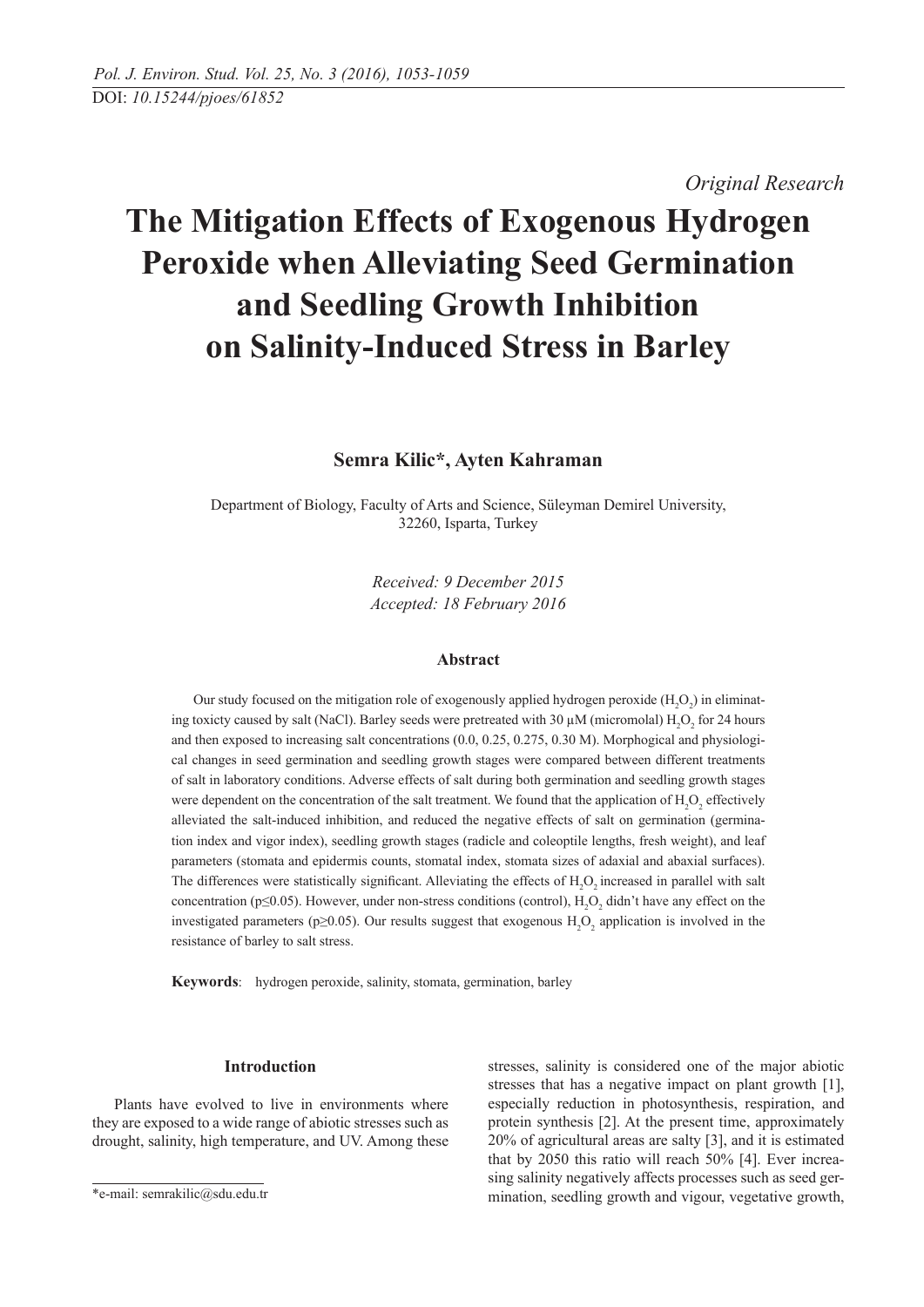flowering and fruit set, ultimately causing diminished economic yield and production quality [5], and these circumstances could cause a worldwide famine in the future. Thus helping plants adapt to saline soils and increasing their yield and quality is a must. Increased salt stress causes water stress (physiological drought) resulting from the increase of osmotic potential by raised ion levels in the soil. Especially during water stress, which is triggered by salt stress, excess accumulation of leaf Na<sup>+</sup> and Cl<sup>-</sup> may negatively affect photosynthesis – the driving force of plant growth and development [6]. Moreover, salt stress inhibits  $CO<sub>2</sub>$  assimilation by inducing stomatal responses [7]. Although the inhibiting effects of salt stress on the growth and development of plants have been known for a long time, the mechanisms of whole plant responses to salt stress have not yet been completely explained.

Hydrogen peroxide  $(H_2O_2)$  is an important, relatively stable non-radical reactive oxygen species (ROS) [8]. ROS, including  $H_2O_2$ , is known to increase under stress factors such as salinity [9] and high temperature [10] in plant tissues [11]. In other words, environmental stresses result in oxidative stress in plants [12], and they are generally considered harmful to plant cells due to the fact that they can cause extreme oxidative damage to biological molecules such as DNA, proteins, and lipids [13], whereas it has been recently discovered that subtoxic concentrations of  $H_2O_2$  act as the main regulator of plants' responses to environmental stress [14]. Moreover, it functions as a signal molecule [15] in the regulation of plant growth and differentiation [16]. On the other hand, an intracellular increase of ROS under biotic and abiotic stress conditions activates antioxidant enzymes (AOE) such as catalases and peroxidases in the cell [17]. Thanks to this antioxidant defence mechanism [18], adaptation by plants to stressful environments becomes easier, and they can survive under negative environmental conditions.

 $H_2O_2$ , a second messenger in plant cells, plays a critical role in seed germination and seedling growth as well as the acquisition of stress tolerance [13]. However, there are few studies about the effects of  $H_2O_2$  on seed germination and seedling growth under normal and saline conditions. Some experimental studies have shown that the exogenous application of  $H_2O_2$  stimulates the germination of *Zinnia elegans* [19], rice [20], sunflower [21], wheat [22], andmaize [23] seeds in both distilled water and saline medium. Moreover, foliar spray of  $H_2O_2$  significantly reduced salinity-induced effects by increasing the activites of catalase in maize [24].

The investigation of modifications in germination and growth parameters of plants under various stress conditions (which causes changes in morphological, anatomical, physiological processes, and their complex interactions) [25], can be determined by anatomical and morphological anomalies that may be visible signs of these changes [26]. Therefore, in this study, direct and indirect effects of salt on the growth and development of barley were evaluated via some growth parameters. And, to measure the potential mitigation effects of the exogenous application of  $H_2O_2$  on seed germination, seedling growth and stomatal responses

of barley plants exposed to increasing salt concentrations were investigated.

#### **Materials and Methods**

## Plant Material and Plantation

In this study, barley (*Hordeum vulgare* cv. Bülbül 89) seeds were used as the material. The seeds were surface sterilized with 1% sodium hypochloride. Salt (NaCl) concentrations applied in the study were 0.0, 0.25, 0.275, and 0.30 M. Hydrogen peroxide  $(H_2O_2)$  concentration was 30  $\mu$ M. H<sub>2</sub>O<sub>2</sub> and NaCl concentrations used in the study were determined in a preliminary investigation. Barley seeds were pretreated in beakers that contained a sufficient volume of distilled water (control) or aqueous solution of  $H_2O_2$  for 24 h at room temperature. Subsequently, for each experiment 25 seeds with the same size were carefully selected and placed on a whatman paper soaked with 20 ml distilled water and then incubated at 20ºC for seven days. Each treatment was replicated three times. The ledge of radicle through the seed coat was taken as the criteria of seed germination. For analysis of growth parameters (stomatal index, stomata length, and width), seedlings were transplanted into pots with perlite, and were cultivated in a growth chamber. Hoagland's nutrient solution was regularly added to each pot for 45 days.

#### Measurements

On the seventh day after sowing, relevant parameters (root length, stem height, number of germinated seeds) were calculated to determine germination and vigor indexes. Germination indices (GI) [27] and vigor indices (VI) [28] of each treatment were calculated using the following equations:

> $GI = %$  Relative seed germination X % Relative root growth) / 100

...where:

- *% Relative seed germination*: (Number of seeds germinated in Salt concentration / number of seeds germinated in control) X 100
- *% Relative root growth*: Mean root length in Salt concentration / Mean root length in control X 100
- $VI = (Seedlings length (cm) X Germanation percentage)$  $(%)$ ) / 100

Stomatal index was calculated according to Rengifo et al. [29]. Stomata sizes (length and width) were measured using an ocular micrometer under a light microscope (40x object and 10x ocular).

#### Statistical Analysis

Statistical analysis of variance (ANOVA) was performed on all experimental data reported in the present paper and statistical significance was taken as  $P \le 0.05$ .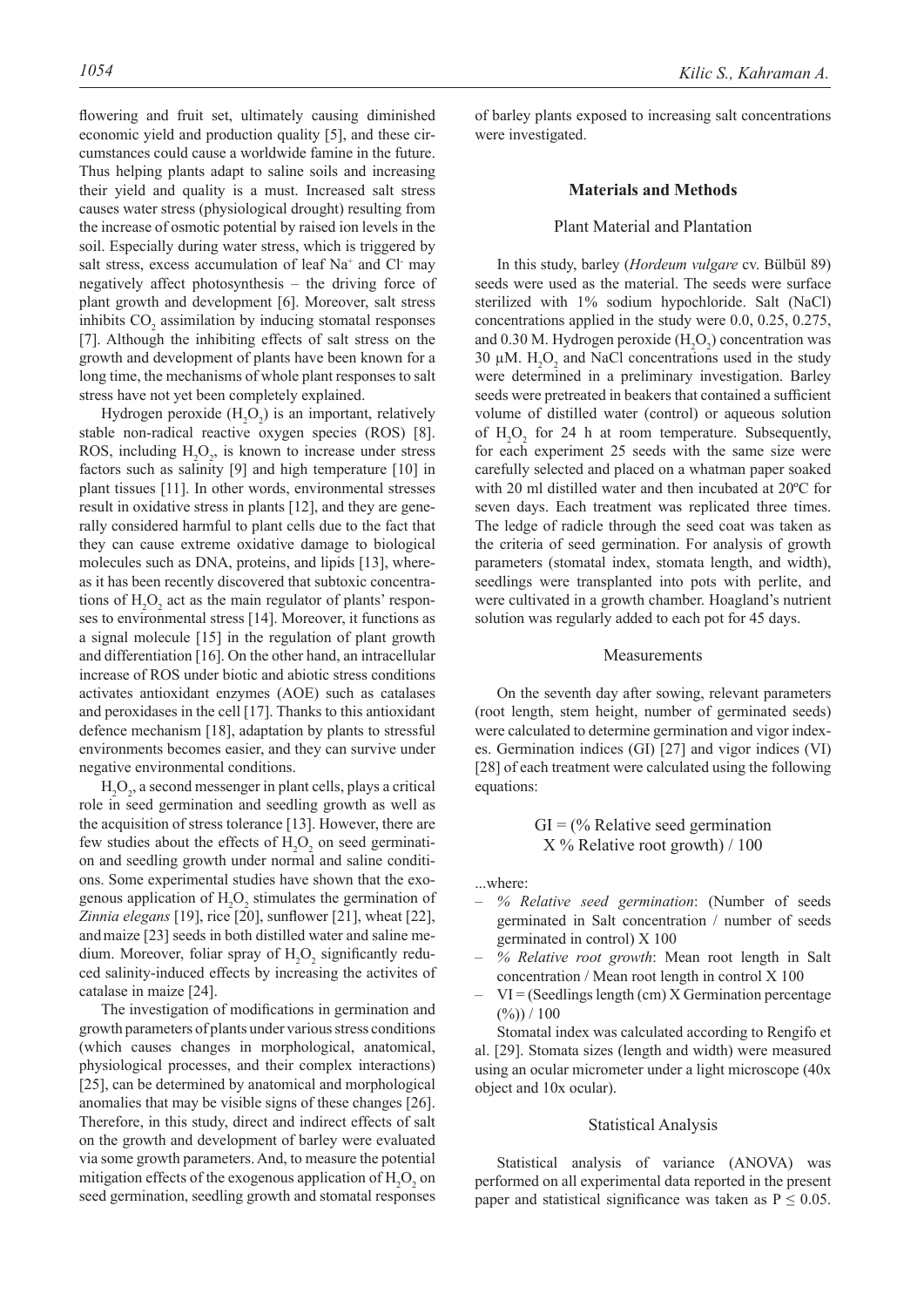Duncan's multiple range test was applied on means of at least two independent assays with three replicates using SPSS Software 13.0. All experimental data are expressed as means  $\pm$  standard deviation (SD).

#### **Results**

## Germination Index, Vigor Index, and Other Growth Parameters

The effects of  $H_2O_2$ , salt, and their interactions during seed germination and seedling growth stages of barley were examined in terms of germination index (GI) and vigor index (VI) (Figs 1a, b), and other growth parameters (radicle and coleoptile length, plant fresh weight) (Figs 2a, b, c). Under normal conditions (control), the GI rate of barley plants that were exposed to salt stress decreased as the salt concentration increased, to as much as 51% (the most devastating effect) in a 0.30 M salt concentration. VI was also reduced by 88% in the highest applied salt concentration. This suggests that VI was affected more than GI. Furthermore, the observed decreases in GI and VI in parallel with increasing salt concentrations were found to be statistically significant ( $p \le 0.05$ ). Negative effects of salt stress were greatly reduced in barley plants pretreated with  $H_2O_2$  (p $\leq 0.05$ ). For example, the pretreatment of  $H_2O_2$  increased the GI from 16.71 to 25.07 in 0.25 M salt concentration, from 12.25 to 21.23 in 0.275 M, and from



Fig. 1. Germination index a) and Vigor index b) values of barley seeds exposed to various concentrations of salt after  $H_2O_2$  pretreatment. Data represent the means and vertical bars indicate the standard error. The values that are followed by the same letter do not differ statistically at a significance level of  $P \le 0.05$ .

8.19 to 14.65 in 0.30 M compared to control. Also,  $H_2O_2$ increased VI by 56%, 33%, and 16% in increasing salt concentrations compared to control. On the other hand,  $H_2O_2$  had positive effects on GI and VI not only under stress conditions, but also when applied alone.

Growth of the barley plants was severely impaired by salt stress in terms of all examined seedling growth parameters (radicle and coleoptile length, plant fresh weight). Salt stress decreased radicle length by 82%, 84%, and 85% (Fig. 2a), coleoptile length by 39%, 62%, and 76% (Fig. 2b), and fresh weight by 27%, 47%, and 66% (Fig. 2c), in 0.25, 0.275, and 0.30 M salt concentrations, respectively. Radicle length reflected the most suppressing effect of salt stress (p≤0.05). However, pretreatment



Fig. 2. Effects of  $H_2O_2$  on various characters of early seedling growth in salt stress. Radicle length a), coleoptile length b), and fresh weight c). Data represent the means and vertical bars indicate the standard error. The values that are followed by the same letter do not differ statistically at a significance level P≤0.05.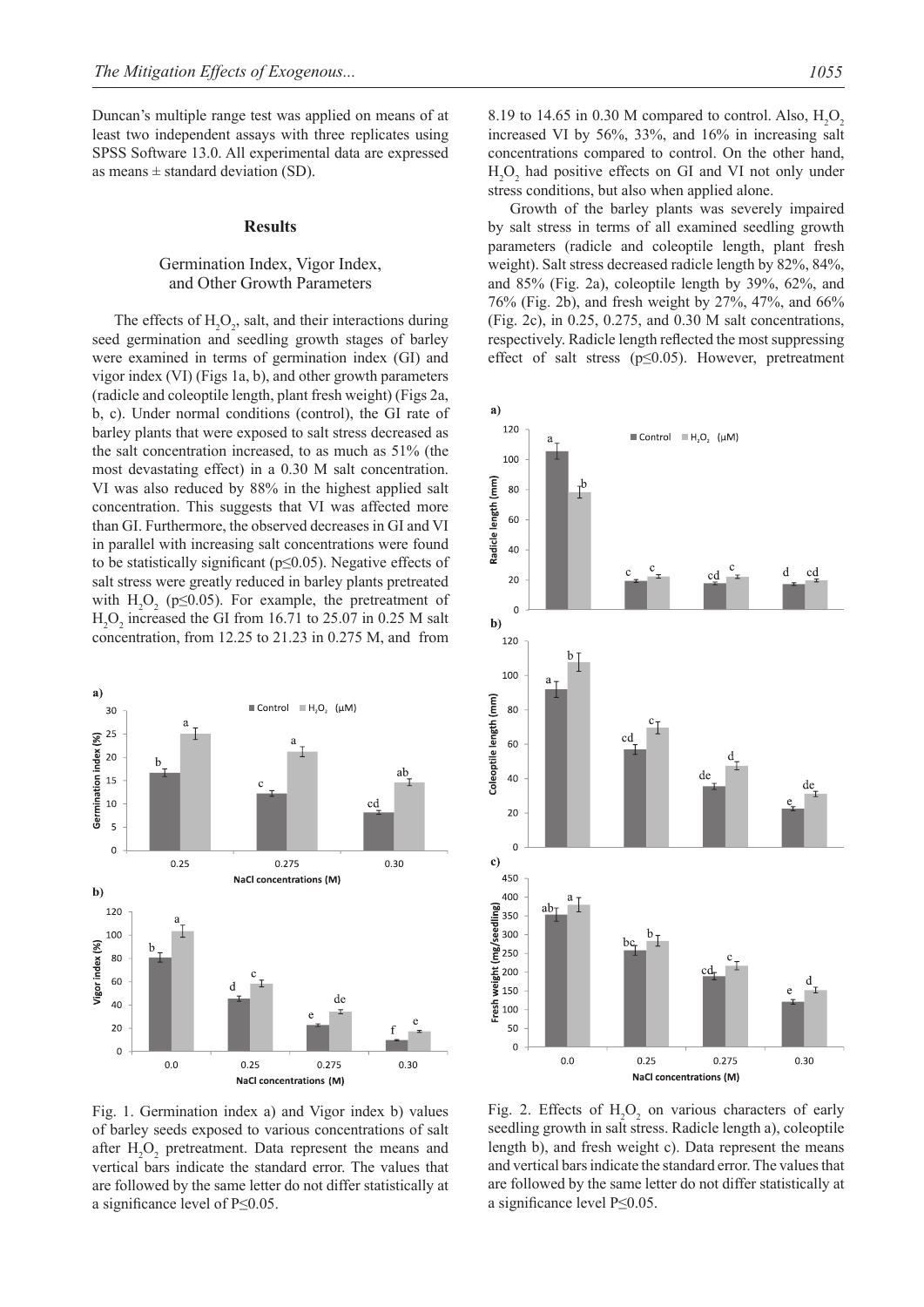|          | NaCl (M) |                             | Stomata number<br>(mm <sup>2</sup> ) |                              | Epidermal cells<br>number (mm <sup>2</sup> )           |                             | Stomatal index               |                             | Stomata width<br>$(\mu m)$  |                              | Stomata length (µm)          |
|----------|----------|-----------------------------|--------------------------------------|------------------------------|--------------------------------------------------------|-----------------------------|------------------------------|-----------------------------|-----------------------------|------------------------------|------------------------------|
|          |          |                             | $H_2O_2(\mu M)$                      | $\cup$                       | $\mathrm{H}_2\mathrm{O}_2\left(\mathrm{\mu{}M}\right)$ |                             | $H_2O_2(\mu M)$              |                             | $H_2O_2(\mu M)$             |                              | $H_2O_2(\mu M)$              |
|          |          | *5.6 $\pm$ 0.5 <sup>a</sup> | $5.8 + 0.1a$                         | $13.1 \pm 0.1^a$             | $13.5 \pm 0.2^a$                                       | 29.9 $\pm$ 0.1ª             | $30.2 \pm 0.1^a$             | $9.0 \pm 0.5^{\circ}$       | $9.8 \pm 0.3$ <sup>a</sup>  | $21.1 \pm 0.5^{\circ}$       | $21.6 \pm 0.2$ <sup>a</sup>  |
| Adaxial  | 0.25     | $4.8 \pm 0.1^{\circ}$       | $5.4 \pm 0.4$ <sup>ab</sup>          | $12.4 \pm 0.3$ <sup>ab</sup> | $13.1 \pm 0.6^a$                                       | $27.9 \pm 0.2^{\circ}$      | 29.1±0.1 <sup>ab</sup>       | $8.4 \pm 1.0^{ab}$          | $9.4 \pm 1.2$ <sup>a</sup>  | $19.3 \pm 0.3$ <sup>b</sup>  | $20.6 \pm 1.0^{\circ}$       |
| surfaces | 0.275    | $4.0 + 1.1$ °               | $5.1 + 0.3b$                         | $1.9 \pm 0.2^b$              | $12.8 \pm 0.3$ <sup>ab</sup>                           | $25.1 \pm 0.1$ <sup>c</sup> | $28.4 \pm 0.1^{\circ}$       | $7.5 \pm 0.2^b$             | $8.1 \pm 0.4$ <sup>ab</sup> | $18.1 \pm 1.2$ <sup>c</sup>  | $19.3 \pm 1.1$ <sup>bc</sup> |
|          | 0.30     | $3.1 \pm 0.1d$              | $4.5 \pm 1.1^{\circ}$                | $11.1 + 1.1$ <sup>bc</sup>   | $12.1 \pm 0.2^b$                                       | $21.4 \pm 0.1$ <sup>d</sup> | $27.1 \pm 0.2$ <sup>bc</sup> | $6.7 = 0.3^{\circ}$         | $7.6 + 0.2^b$               | $16.2 \pm 0.3$ <sup>d</sup>  | $17.9 \pm 1.3$               |
|          | $\rm{C}$ | $5.1 \pm 0.2^{\circ}$       | $5.3 \pm 0.5^a$                      | $12.2 \pm 1.2^a$             | $12.8 \pm 0.3$ <sup>a</sup>                            | $29.4 \pm 0.1$ <sup>a</sup> | 29.8±0.1ª                    | $7.9 \pm 0.1$ <sup>a</sup>  | $8.6 \pm 1.1^a$             | $20.6 \pm 1.2^a$             | $20.8 \pm 0.5$ <sup>a</sup>  |
| Abaxial  | 0.25     | $4.0 \pm 1.1^b$             | $4.8 \pm 0.6$ <sup>ab</sup>          | $1.2 \pm 0.3$ <sup>ab</sup>  | $12.6 \pm 0.5^{\circ}$                                 | $26.3 \pm 0.1^{\circ}$      | $27.5 \pm 0.1^b$             | $7.4 \pm 0.6$ <sup>ab</sup> | $8.1 \pm 0.2$ <sup>ab</sup> | $20.1 \pm 0.5$ <sup>ab</sup> | $20.4 \pm 0.5^{\circ}$       |
| surfaces | 0.275    | $3.1 \pm 0.7^{\circ}$       | $4.5 \pm 0.2^{\rm bc}$               | $10.4 \pm 0.7^{\circ}$       | $1.9 + 0.2^{ab}$                                       | 22.9±0.2°                   | $27.4 \pm 0.1^b$             | $6.7 \pm 1.1^{\circ}$       | $7.6 \pm 1.2^b$             | $18.0 + 1.1^b$               | $19.4 \pm 0.6$ <sup>ab</sup> |
|          | 0.30     | $2.2 \pm 0.4$ <sup>d</sup>  | $4.1 + 1.1$ °                        | $9.5 \pm 0.8$                | $11.3 \pm 1.3^b$                                       | $18.8 \pm 0.1d$             | $26.6 \pm 0.1$ °             | $6.1 \pm 0.2$ bc            | $7.2 \pm 1.1$ <sup>bc</sup> | $17.2 \pm 1.1$ <sup>c</sup>  | $18.3 \pm 1.3^b$             |

of H 2 O 2 alleviated the inhibitory effect of salt stress on the parameters in a dose-dependent manner. Coleoptile length increased by 15%, 19%, 26%, and 21%, and fresh weight by 7%, 9%, 13%, and 10% in 0.0, 0.25, 0.275, 0.30 M salt concentrations, respectively. However, even though  $H_2O_2$  significantly improved radicle length under salt stress ( $p \leq 0.05$ ), it didn't have much effect under control conditions (p $\geq$ 0.05). Moreover, H<sub>2</sub>O<sub>2</sub> increased radicle length by 14%, 20%, and 13% in 0.25, 0.275, and 0.30 M salt concentrations, but it didn't have any effect in the control medium (0.0 M).

#### Stomatal Responses

Barley plants exposed to salt stress showed reduced growth in terms of photosynthetic apertures (stomata and epidermis number, and stomata sizes) on both adaxial and abaxial surfaces of the leaves (Table 1). Salt stress decreased the stomata count by 15%, 29%, and  $45\%$ , and epidermis count by  $6\%$ ,  $10\%$ , and  $16\%$ on adaixal surfaces under 0.25, 0.275, and 0.30 M salt stress, compared to control, respectively. The decrease in stomata and epidermis counts of barley seeds exposed to increasing salt stress also decreased stomatal index on adaxial surfaces ( $p \le 0.05$ ). Negative effects of salt stress on abaxial surfaces were nearly identical to those observed on adaxial surfaces. For example, stomata and epidermis numbers on abaxial surfaces decreased by 22%, 40%, and 57%, and 9%, 15%, and 23% at 0.25, 0.275, and 0.30M salt concentrations, respectively, compared to control. On the other hand, the stomatal index of abaxial surfaces decreased by 11%, 23%, and 37%, respectively. The negative impact of increasing salt concentrations manifested as a decrease in stoma sizes in both surfaces of leaves ( $p \leq 0.05$ ). This was most dramatically observed in the adaxial surface of the leaves treated with 30M salt concentration as a 26% decrease in stomata widths. Effects of increasing salt concentrations on stomata lengths on adaxial surfaces were determined as a 24% decrease at the highest applied salt concentration compared with control. However, pretreatment of  $H_2O_2$  alleviated the adverse effect of salt stress on phosynthetic apertures on both surfaces of leaves. H 2 O 2 pretreatment increased stomata and epidermis counts on adaxial surfaces by 4% and 3% in control conditions, 12% and 6% in 0.25 M salt, 22% and 8% in 0.275 M, and 32% and 9% in 0.30 M, respectively ( $p \le 0.05$ ). The success of  $H_2O_2$  pretreatment that increased stomata and epidermis counts in increasing salt concentrations were also reflected by stomatal index  $(1\%, 5\%, 12\%, \text{ and } 22\% \text{ increase on a}}$  surfaces,  $1\%$ , 2%, 8%, and 7% on abaxial surfaces). Similar results were observed for stomata sizes – especially stomata width, which significantly increased with  $H_2O_2$  pretreatment on both surfaces of leaves ( $p \le 0.05$ ). This positive effect was determined as 12% on adaxial surfaces and 16% on abaxial surfaces at the highest applied salt concentation. In simillar concentrations, stomata length was determined to be increased by 10% on adaxial and 7% on abaxial surfaces.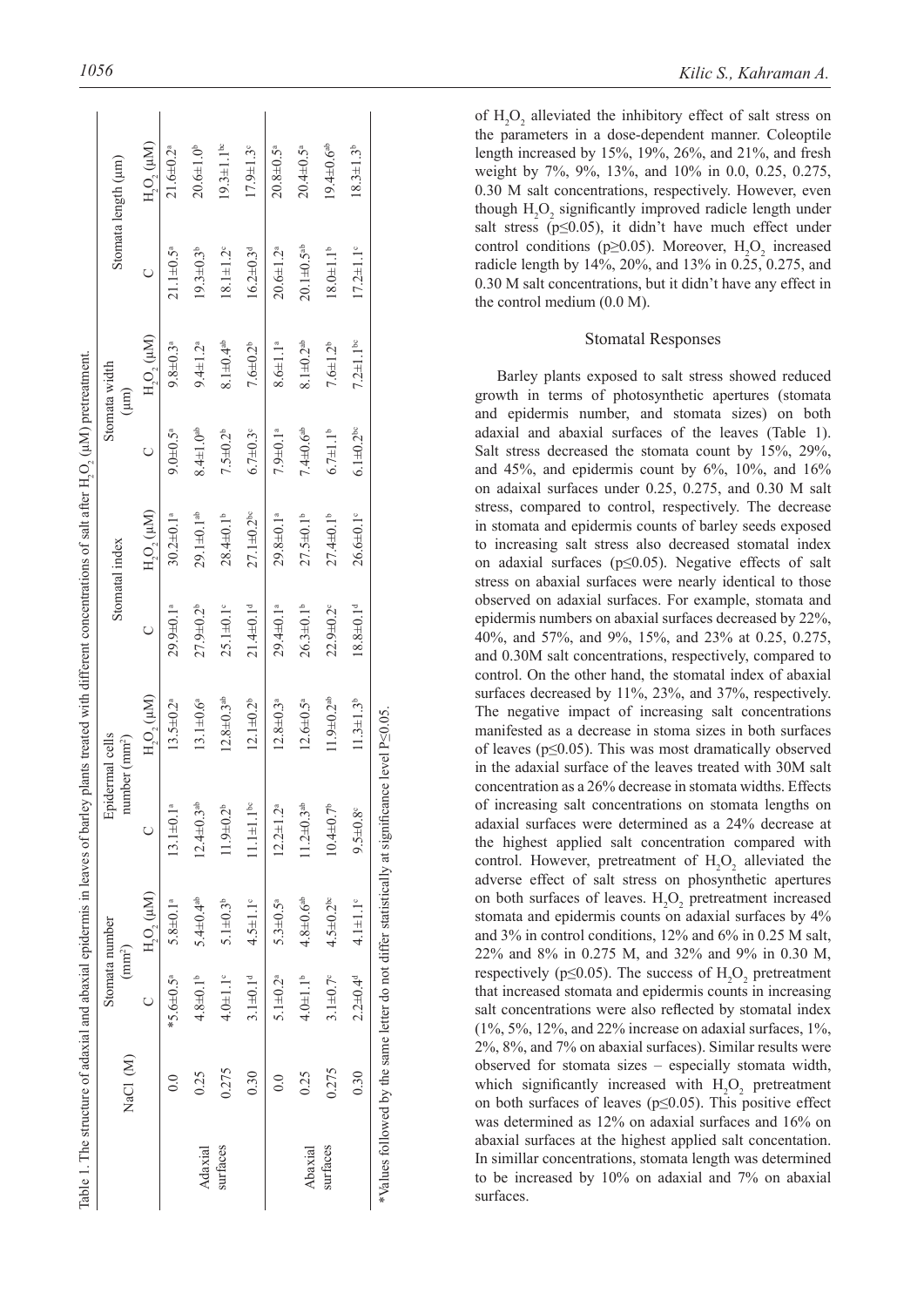#### **Discussion of Results**

Although the germination process is governed by cellular differantiation, the process can negatively or positively [30] alter due to various environmental conditions (water, nutrition, soil characteristics, etc.). Soil salinity [31] particularly affects the germination process [32] – one of the most important periods of plant growth – by delaying germination and decreasing the germination rate [33]. Since germination is the most sensitive growth stage of plants to salinity [34], it is only natural to think that being exposed to stress conditions during this stage will negatively impact plant development and differentiation in later stages. In our study, GI and VI decreased with increasing salt concentrations. This negative impact was especially destructive at the highest applied salt concentration (0.30 M), reducing the parameters by 51% and 88%, respectively. Therefore, the delay in growth of barley can be explained by the suppression of germination under salt stress. Various plant growth regulators and osmoprotectans are used to alleviate the detrimental effects of salt stress on plants [35-37]. They act by either increasing nutrient intake and transfer, or protecting osmotic balance [36]. The exogenous application of  $H_2O_2$  significantly alleviated salt stressinduced growth inhibition. For example, the pretreatment of  $H_2O_2$  increased GI by 66%, 57%, and 55% at 0.25, 0.275, and 0.30 M salt concentrations, respectively. While simillar effects were observed for VI ( $p \le 0.05$ ),  $H_2O_2$  was more effecive on GI. This also points to the fact that VI is more sensitive to salt stress than GI. In other words, it is evidence of the alleviating effect of  $H_2O$ . At the same time, the observation that  $H_2O_2$  has very little effect on radicle length of the plants grown in control medium indicated that it is more active under stress conditons. But  $H_2O_2$  wasn't really effective at the highest applied salt concentration (30 M). The negative effects of salt stress on the various parameters of plant development [38] were observed in our study with the application of increasing salt concentrations (radicle and coleoptile length, fresh weight). At seed germination stage, the redistribution of toxic Na and Cl ions affects the embryo and impairs germination, and creates an osmotic imbalance affecting root growth [39].  $H_2O_2$  was most effective on radicle length at 0.25 M salt concentration (20%), on coleoptile length at 0.275 M (26%), and on fresh weight at 0.275 M (13%). The negative impact of salt on seed germination and seedling growth stages is caused by the decreased activity of antioxidant enzymes such as catalase (CAT) and peroxidase (POX) when NaCl reaches toxic levels in the environment and triggers reactive oxygen species (ROS) [40].

Stomata are epidermal structures that are very important to a plant's vital functions and productivity. Many environmental factors such as biotic and abiotic stresses can modulate stomatal reactions [41]. The variation of stomatal responses under abiotic stress [42] made it possible to use these structures in determining stress tolerance [43]. We determined that in parallel

with increasing salt concentrations the amount of photosynthetic apertures on both surfaces of barley leaves decreased. The highest applied salt concentration (30 M) significantly affected photosynthetic apertures on both sides of the leaves. At this concentration, reductions by 45% and 57% were observed in stomata count, 16% and 23% in epidermis count, and 29% and 37% in stomatal index on adaxial and abaxial surfaces, respectively, compared to control (p≤0.05). Various environmental factors such as salt stress [44] and drought [45] cause changes in the development of stomatal apertures (e.g., stomata density and size). Salt stress affected the abaxial surfaces of the leaves significantly more than the adaxial surfaces. Especially, a reduction in stomata count on abaxial surfaces of leaves by 57% was observed at the highest applied salt concentration, which means that stomata count has decreased by more than half. The decrease in stomata and epidermis counts on both surfaces of the leaves also negatively affects the stomata index and leads to a shrinking of leaf surface area [46]. However, although the highest applied salt concentration greatly reduced stomata counts (45% on adaxial, 57% on abaxial surfaces) ( $p \le 0.05$ ), there weren't significant reductions in epidermis counts on both surfaces ( $p \ge 0.05$ ). On the other hand, the negative impact of increasing salt concentrations manifested as a decrease in stomata sizes on both surfaces of leaves ( $p \leq 0.05$ ). This was most dramatically observed on the adaxial surface of the leaf treated with 30 M salt concentration as a 26% decrease in stomata widths. The effects of salt stress on stomata lengths on adaxial surfaces were determined as a reduction by 24% at the highest salt concentration compared with control. Reductions in counts and sizes of photosynthetic apertures are important indicators that the photosynthesis mechanism is also adversely affected [42, 47]. At the same time, it was determined that drought stress reduces the stomata sizes of maize plants, and gas exchange rates decreased in parallel with increasing drought stress [48]. A reduction of stomata sizes under salt stress protects the balance between photosynthesis and carbon intake, and prevents excessive water loss with transpiration [49]. These processes give the plant a xerophytic character [50] and help it to adapt to drought conditions caused by salt stress [51]. Besides, reductions in stomata counts and sizes of plants exposed to various stress conditions negatively affect photosynthetic activity, causing regressed growth and development [52]. Furthermore, abnormalities in the shapes and numbers of these structures in plants exposed to salt stress can reduce carbon fixation capacity [53], and ultimately disturb the photosynthetic process [12]. It is thought that reductions in sizes of stomatal structures (width/length) on both surfaces of leaves can have simillar outcomes. It is also thought that these reductions can be caused by impaired cell elongation or a decrease in elongated cells [54].

 $H_2O_2$  pretreatment significantly improved the sizes and counts of photosynthetic apertures on both surfaces of leaves and had a positive effect on plant growth. The observation that this positive effect increased in parallel with increasing salt concentrations is remarkable. Stomata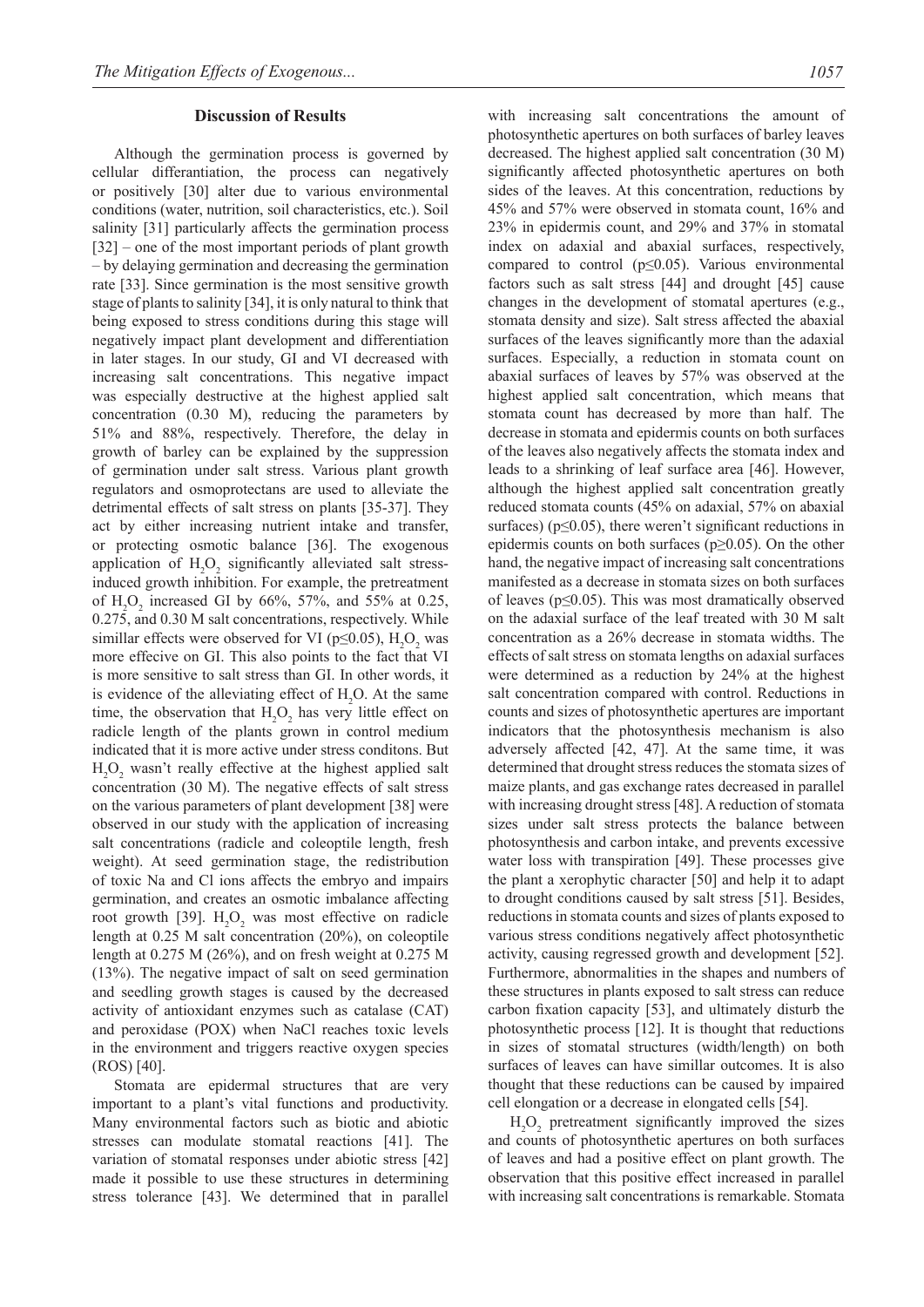indices, which reflect the stomata and epidermis counts per unit area of leaf surfaces, significantly increased with  $H_2O_2$  pretreatment under salt stress (p≤0.05). This positive effect was more evident on adaxial surfaces (22%) than abaxial surfaces at the highest applied salt concentration. The most devastating effect of salt stress was observed on adaxial surfaces of leaves.  $H_2O_2$  was also the most succesful in reducing salt stress on the same surface (adaxial), indicating that its effect increases with increasing stress. A similar situation was observed for the sizes of stomatal apertures. Increasing salt stress affected stomata width the most on both surfaces of leaves, especially on adaxial surfaces (26% decrease at 30M).  $H_2O_2$  also had positive effects on stomata widths on both surfaces of leaves, especially abaxial surfaces (16% increase at 30M). Our results show that  $H_2O_2$  activates antioxidant defence mechanism under stress conditions and triggers certain adaptive mechanisms of plants. This stimulating effect of  $H_2O_2$  demonstrates that it can prevent or reduce the negative impact of stress conditions on the growth of plants. However, even though barley seeds pretreated with  $H_2O_2$  sustained development in increasing salt concentrations, concentrations above 0.30M were out of  $H_2O_2$ 's effective range.

## **Conclusions**

These results show that  $H_2O_2$  can alleviate the negative effects of salt stress and positively affect plant growth and development. GI, VI, radicle and coleoptile lengths, fresh weight, and stomatal responses on both surfaces of leaves were decreased with increasing salt concentrations compared to control. The adverse effects of salt stress on plant growth were alleviated with  $H_2O_2$  application.  $H_2O_2$ application significantly decreased the inhibitory effect on plant growth, and thus the application of  $H_2O_2$  stimulated the growth of plants. Moreover,  $H_2O_2$  activates antioxidant enzymes in the cell such as catalases and peroxidases at subtoxic concentrations, and triggers plants' antioxidant defence mechanisms, and in this way it is thought that it provides significant adaptation to salinity. The present study showed that the growth parameters of barley plants were enhanced by adding  $H_2O_2$  under salt stress conditions, proving the positive and beneficial effects of  $H_2O_2$  on barley growth.

## **References**

- 1. RUIZ-LOZANO J.M., PORCEL R., AZCÓN C., AROCA R. Regulation by arbuscular mycorrhizae of the integrated physiological response to salinity in plants: new challenges in physiological and molecular studies. J. Exp. Bot. **2012,**  doi:10.1093/jxb/ers126.
- 2. HASANUZZAMAN M., NAHAR K., FUJITA M. Plant response to salt stress and role ofexogenous protectants to mitigate salt-induced damages. In: Ahmad P, Azooz MM, Prasad MNV (eds) Ecophysiology and responses of plants under salt stress, Springer, New York, 25, **2013**.
- 3. FLOWERS T.J, YEO A.R. Breeding for salinity resistance in crop plants. Where next? Aust. J. Plant Physiol. **22**, 875, **1995.**
- 4. GUPTA B., HUANG B. Mechanism of salinity tolerance in plants: physiological, biochemical, and molecular characterization. Int. J. Genomics. **2014**, 18, **2014,** doi: 10.1155/2014/701596.
- 5. SAIRAM R.K., TYAGI A. Physiology and molecular biology of salinity stress tolerance in plants. Curr. Sci. **86**, 407, **2004**.
- 6. NAZAR R., IQBAL N., SYEED S., KHAN N.A. Salicylic acid alleviates decreases in photosynthesis under salt stress by enhancing nitrogen and sulfur assimilation and antioxidant metabolism differentially in two mungbean cultivars. J. Plant Physiol. **168**, 807, **2011**.
- 7. LU K.X., CAO B.H., FENG X.P., HE Y., JIANG D.A. Photosynthetic response of salt-tolerant and sensitive soybean varieties. Photosynthetica, **47**, 381, **2009.**
- 8. ŚLESAK I., LIBIK M., KARPINSKA B., KARPINSKI S., MISZALSKI Z. The role of hydrogen peroxide in regulation of plant metabolism and cellular signalling in response to environmental stresses. Acta Biochim. Pol. **54**, 39, **2007**.
- 9. HERNANDEZ J.A., OLMAS E., CORPAS F.J., SEVILLA F., DEL RIO L.A. Salt-induced oxidative stress in chloroplasts of pea plants. Plant Sci. **105**, 151, **1995**.
- 10. DAT J., FOYER C., SCOTT I. Changes in salicylic acid and antioxidants during induced thermotolerance in mustard seedlings. Plant Physiol. **118**, 1455, **1998**.
- 11. SHARMA P., JHA A.B., DUBEY R.S., PESSARAKLI M. Reactive oxygen species, oxidative damage, and antioxidative defense mechanism in plants under stressful conditions. J. Bot. **2012**, doi:10.1155/2012/217037.
- 12. FAROOQ M., HUSSAIN M., WAKEEL A., SIDDIQUE K.H.M. Salt stress in maize: effects, resistance mechanisms, and management. A review. Agron. Sustain. Dev. **35**, 461, **2015**, doi: 10.1007/s13593-015-0287-0.
- 13. GILL S.S., TUTEJA N. Reactive oxygen species and antioxidant machinery in abiotic stress tolerance in crop plants. Plant Physiol. Bioch. **48**, 909, **2010**.
- 14. RHEE S.G., KANG S.W., JEONG W., CHANG T.S., YANG K.S., WOO H.A. Intracellular messenger function of hydrogen peroxide and its regulation by peroxiredoxins. Curr. Opin. Cell Biol. **17**, 183, **2005**.
- 15. BHATTACHARJEE S. The language of reactive oxygen species signaling in plants. J. Bot. **2012**, 22, doi:10.1155/2012/985298.
- 16. ŚLESAK I., LIBIK M., KARPINSKA B., KARPINSKI S., MISZALSKI Z. The role of hydrogen peroxide in regulation of plant metabolism and cellular signalling in response to environmental stresses. Acta Biochim. Pol. **54**, 39, **2007**.
- 17. DE AZEVEDO NETO A.D., PRISCO J.T., ENÉAS-FILHOB J., MEDEIROSB J-V.R., GOMES-FILHO E. Hydrogen peroxide pre-treatment induces salt-stress acclimation in maize plants. J. Plant Physiol. **162**, 11141122, **2005**. doi:10.1016/j.jplph.2005.01.007.
- 18. ASHRAF M. Biotechnological approach of improving plant salt tolerance using antioxidants as markers. Biotechnol. Adv. **27** (1), 84, **2009**.
- 19. OGAWA K., IWABUCHI M. A mechanism for promoting the germination of *Zinnia elegans* seeds by hydrogen peroxide. Plant Cell Physiol. **42**, 286, **2001**.
- 20. UCHIDA A., JAGENDORF A.T., HIBINO T., TAKABE T., TAKABE T. Effects of hydrogen peroxide and nitric oxide on both salt and heat stress tolerance in rice. Plant Sci. **163**, 515, **2002**.